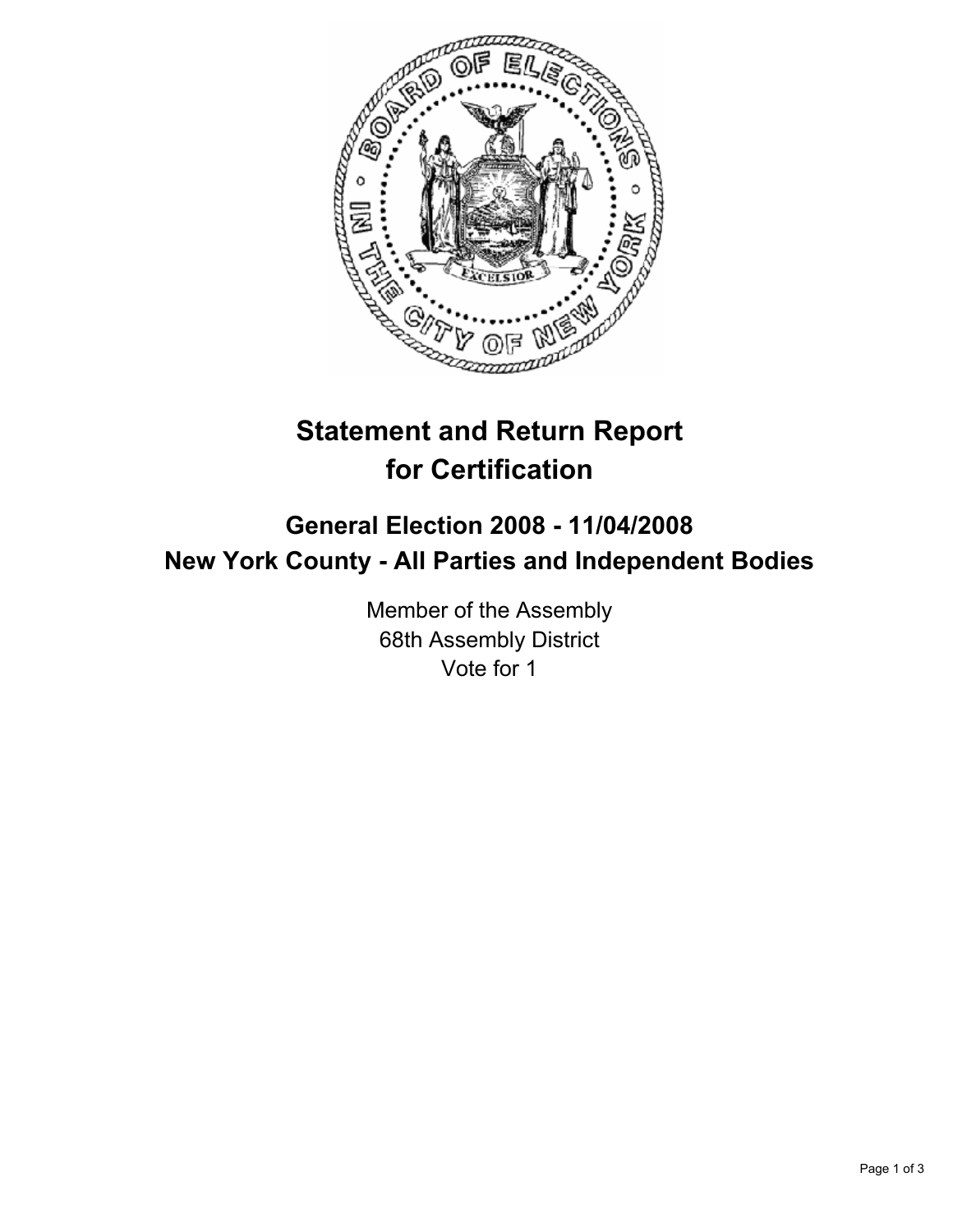

## **Assembly District 68**

| <b>PUBLIC COUNTER</b>              | 41,406 |
|------------------------------------|--------|
| <b>EMERGENCY</b>                   | 264    |
| ABSENTEE/MILITARY                  | 1,079  |
| <b>AFFIDAVIT</b>                   | 2,542  |
| <b>Total Ballots</b>               | 45,563 |
| ADAM CLAYTON POWELL (DEMOCRATIC)   | 30,161 |
| NORMA SORIANO (REPUBLICAN)         | 2,122  |
| GEORGE L ESPADA SR. (INDEPENDENCE) | 627    |
| VINOD RAGHEEN (WRITE-IN)           |        |
| <b>Total Votes</b>                 | 32,911 |
| Unrecorded                         | 12.652 |